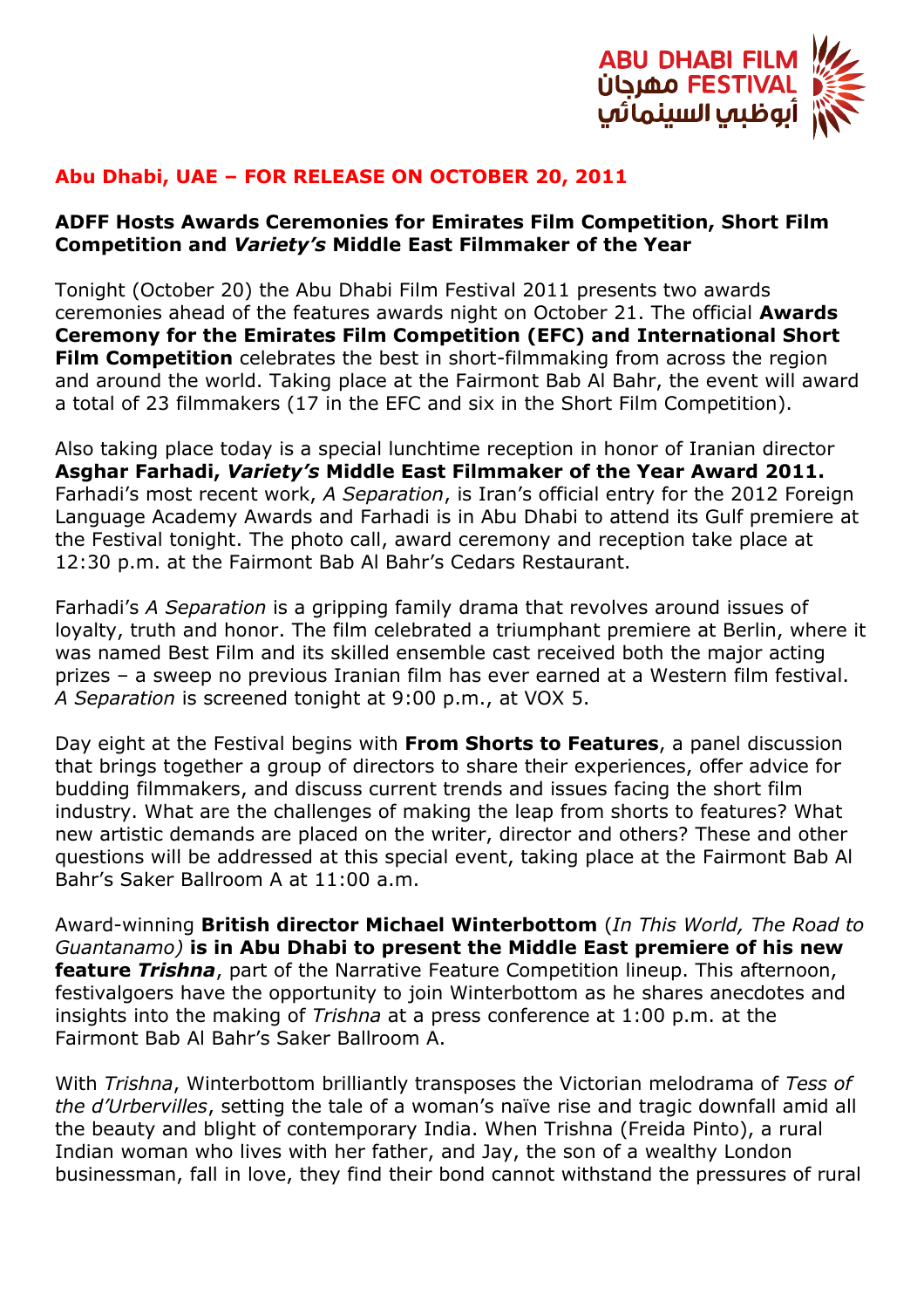

society as it clashes with modern life. *Trishna* plays at 9:45 p.m., at the Abu Dhabi Theater.

Tonight marks the **last screening in the Festival's popular new series of Waterfront Films,** shown outdoors on a giant screen on the Fairmont Bab Al Bahr's beach. Capping off the program is revered Italian filmmaker Nanni Moretti's new film *Habemus Papam!* Preceding the feature is *The Wholly Family,* a riveting short film set in Naples, directed by former Monty Python Terry Gilliam. This screening takes place at the Fairmont Bab Al Bahr's beach at 7:30 p.m.

*Elena***, by acclaimed Russian director Andrey Zvyagintsev**, is also part of the Narrative Feature Competition. Elena, second wife of the wealthy Vladimir, finds herself facing a difficult choice when she realizes she may be left with nothing as her husband reconnects with his disaffected daughter as he recovers from a heart attack. Outstanding performances and masterful direction make this unsettling family drama one of the most critically lauded films of the year. *Elena* is screened at 6:15 p.m. at the Abu Dhabi Theatre, followed by a Q&A session.

The Documentary Feature Competition continues today with a screening of **Gemma Atwal's** *Marathon Boy*, a shocking saga of greed, corruption, exploitation and political conspiracy that revolves around an unlikely little subject: Budhia, an abandoned four-year-old boy who is molded into a champion marathon runner by his foster father, Biranchi Das. *Marathon Boy* plays at 9:30 p.m., VOX 4, followed by a Q&A session with the director.

**This Narrow Place, by Sooney Kadouh**, is one of 12 films competing in this year's New Horizons Competition for first and second narrative features. In this sharply observant, confidently stylized debut, Hasan, a young Palestinian man, smuggles himself to the U.S. to obtain bomb parts for a terrorist plot back home. Screening at 6:45 p.m., VOX 4, followed by a Q&A session with the filmmaker.

**Pedro Pérez Rosado's film** *Tears of Sand* tells the story of Fatimetu, who – after 16 years in Spain – returns home to Samara in the Western Sahara, following her mother's funeral. Here she reunites with her brother and sister, who requires special care. Reluctantly, Fatimetu becomes her sister's caregiver, inspiring a family separated by different cultures to adapt and rediscover their identities. *Tears of Sand* is shown at 9:30 p.m., VOX 8, followed by a Q&A session.

Today, the Our World Competition presents *Eco Pirate: The Story of Paul Watson***, Trish Dolman's personal portrait of the bad boy of the environmental movement**, who co-founded Greenpeace and then split when he thought they had gone soft. Now stalking the oceans in a raven-black titanium pirate ship waiting to ram whaling vessels and with his own cable TV show (*Whale Wars*), Watson is a rebel on a mission to save the oceans. *Eco Pirate* is screened tonight at 6:15 p.m., VOX 3, followed by a Q&A session.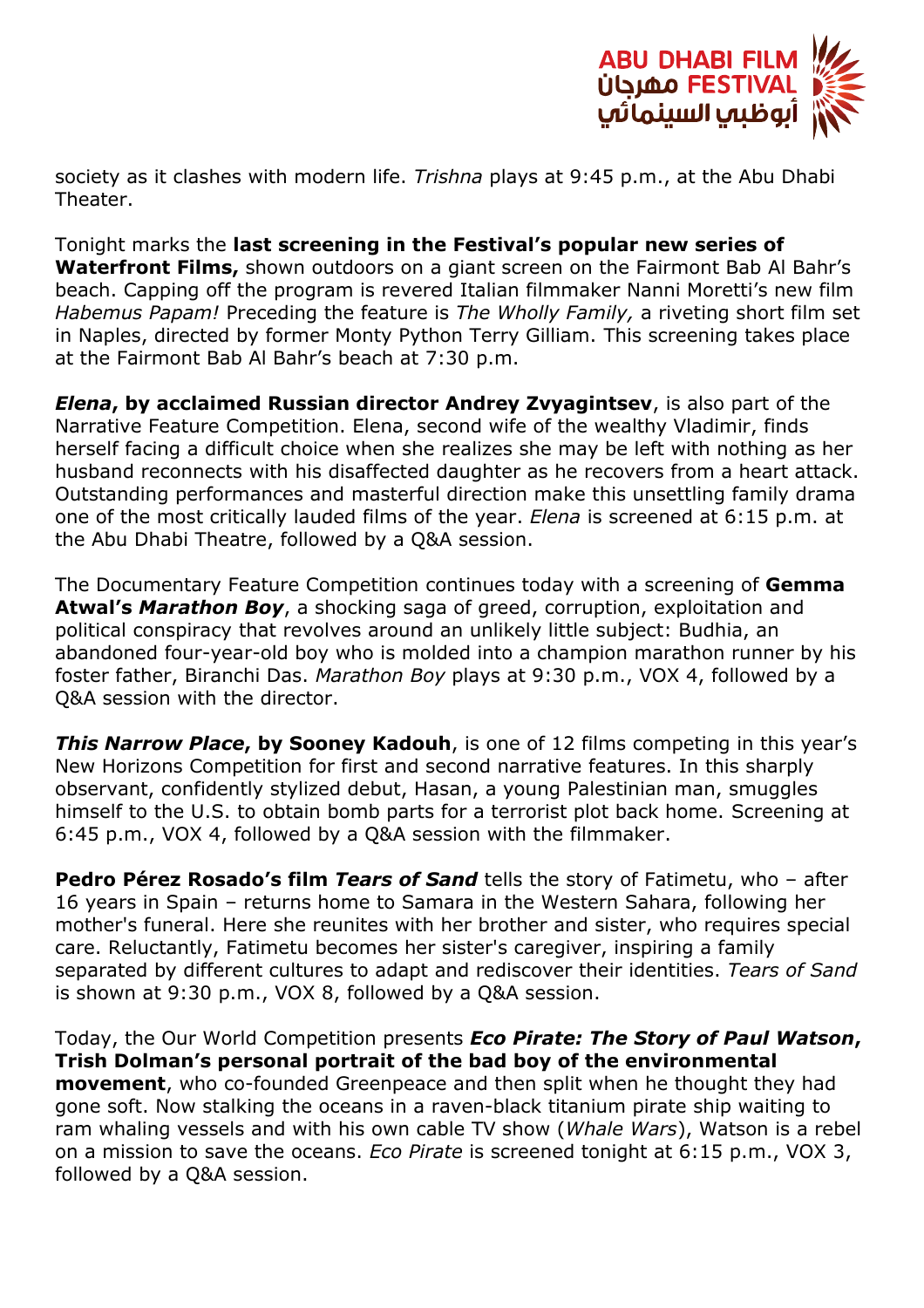

The Festival's retrospective program **Naguib Mahfouz – Man of Cinema** features a special screening of the Mexican remake of one of Mahfouz's early masterpieces. *The Beginning and the End*, by Arturo Ripstein, tells the story of the Botero family, who find themselves facing poverty and the near impossibility of maintaining bourgeois respectability after the death of the paterfamilias. Ripstein seamlessly substitutes Mexico City for Cairo, removing the politics and inserting Freud and an operatic emphasis on the inexorability of fate. *The Beginning and the End* plays at 9:00 p.m., VOX 3.

The day's screenings also include two titles from the Showcase section, which highlights films that were celebrated at festivals around the world. One of them is **directing legend Martin Scorsese's** *George Harrison: Living in the Material World*. Scorsese recounts the artist's journey, from the whirlwind of rock stardom to the quest for meaningful spirituality, through an incredible cache of never-beforeseen footage and unreleased songs as well as emotionally charged interviews with intimates like Harrison's wife Olivia, Paul McCartney, Ringo Starr, Yoko Ono, Phil Spector, Eric Idle and Terry Gilliam. Screening at 7:30 p.m., VOX 1.

You might not expect "Wim Wenders" and "3-D" to appear in the same sentence, but in his most recent work *Pina* the revered German director uses the multidimensional format to pay stunning tribute to the late Pina Bausch, the most innovative choreographer in modern dance. **Germany's pick for the 2012 Foreign Language Oscars™** is both a eulogy to a formidable genius and a timeless tribute to the ecstatic power of dance. 7:30 p.m., VOX 6.

## *ABOUT THE FESTIVAL*

*The Abu Dhabi Film Festival (formerly the Middle East International Film Festival) was established in 2007, with the aim of helping to create a vibrant film culture throughout the region. Presented each October by the Abu Dhabi Authority for Culture and Heritage (ADACH) under the patronage of H.E. Sheikh Sultan Bin Tahnoon Al Nahyan, Chairman of Abu Dhabi Authority for Culture and Heritage, the event is committed to curating exceptional programs to engage and educate the local community, inspire filmmakers and nurture the growth of the regional film industry.*

*With its commitment to presenting works by Arab filmmakers in competition alongside those by major talents of world cinema, the Festival offers Abu Dhabi's diverse and enthusiastic audiences a means of engaging with their own and others' cultures through the art of cinema. At the same time, a strong focus on the bold new voices of Arab cinema connects with Abu Dhabi's role as a burgeoning cultural capital in the region and marks the Festival as a place for the world to discover and gauge the pulse of recent Arab filmmaking.*

*ADFF 2011 is made possible in part through the generous support of its partners: MAKE UP FOR EVER (Principal Partner); Jaeger-LeCoultre and Emirates Motor Company/Mercedes-Benz (Major Partners); Etihad Airways, VOX Cinemas, TwoFour54, YahLive, Blackberry and Abu*